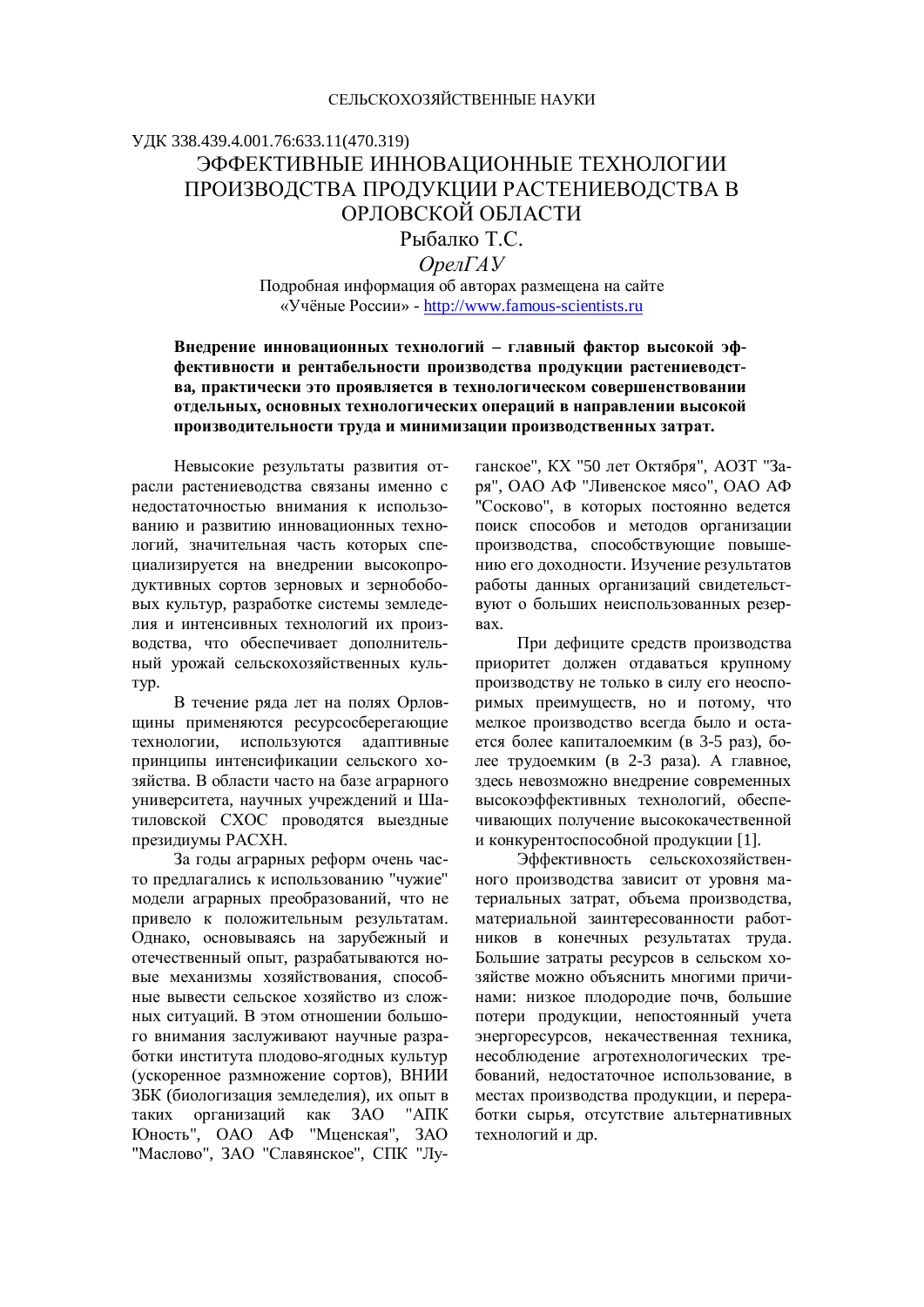Опыт внедрения эффективных инновационных технологий в отдельных крупных сельскохозяйственных организациях позволяет изучить организационно - технологические и экономические основы ресурсосберегающих технологий:

- нулевая обработка;

- поверхностная обработка почвы (минимальная технология);

- рациональная организация трудовых процессов;

- биологизация земледелия, то есть широкое использование нетоварной части урожая на удобрение, применение сочетания удобрений соломы с сидерацией [2];

- сотрудничество с поставщиками и иностранными фирмами, производящими средства защиты растений;

- закупка новых элитных сортов, дающих лучшее качество продукции при большей урожайности;

- освоение малозатратных энергосберегающих технологий возделывания основных коммерческих культур, базирующиеся на использовании оптимальных норм высева, удобрений и интегрированной системе защиты посевов от вредных организмов;

- подготовка кадров к работе на новой высокопроизводительной технике и внелрения инновационных процессов.

На основании исследований отдела внедрения новых технологий и научных достижений в растениеводстве Департамента аграрной политики и природопользования Орловской области рассмотрим в сравнении экономическую эффективность производства озимой пшеницы при урожайности 40 ц/га по традиционной, минимальной и нулевой технологии, которые заключаются в сокращении технологических операций (табл. 1).

Таблица 1. Экономическая эффективность производства озимой пшеницы на планируемый урожай 40 ц/га

| $\frac{1}{2}$                 |              |             |                |
|-------------------------------|--------------|-------------|----------------|
| Показатели                    | Традиционная | Минимальная | Нулевая техно- |
|                               | технология   | технология  | логия          |
| Количество техноло-           | $14 - 15$    | $11 - 12$   | $9 - 10$       |
| гических операций             |              |             |                |
| Затраты на 1 га (руб.) всего: | 6520         | 5470        | 4750           |
| в том числе: ГСМ              | 912          | 492         | 285            |
| Удобрения                     | 1210         | 1210        | 1210           |
|                               |              |             |                |
| XC3P                          | 327          | 327         | 717            |
| Себестоимость(руб./т)         | 1630         | 1368        | 1187           |
| Прибыль с 1 га (при цене      | 4680         | 5728        | 6452           |
| $2800 \text{ py}6./\text{T}$  |              |             |                |
| Рентабельность производст-    | 71,8         | 104,7       | 135,9          |
| ва, %                         |              |             |                |
| Экономия затрат на 1 га,      | X            | 1050        | 1770           |
| руб.                          |              |             |                |

Сокращение операционных технологий возделывания зерновых культур ведет к снижению затрат на 16% по минимальной технологии и на 27% по нулевой технологии, что связано с сокрашением затрат на ГСМ соответственно на 46 и 69%, а применение химических средств защиты растений (ХСЗР) по нулевой технологии возрастает в два раза. Однако это не повлияло на низкие показатели себестоимости зерна. Наблюдается рост прибыли и рентабельности производства, так же выявлена экономия затрат.

Одной из основных составляющих инновационной технологии производства продукции растениеводства является биологизация землелелия. По данным Шатиловской СХОС рассмотрим влияние элементов биологизации на урожайность и себестоимость зерна озимой пшеницы. Академик Д.Н. Прянишников отмечает, что «количество азота, накопляемого в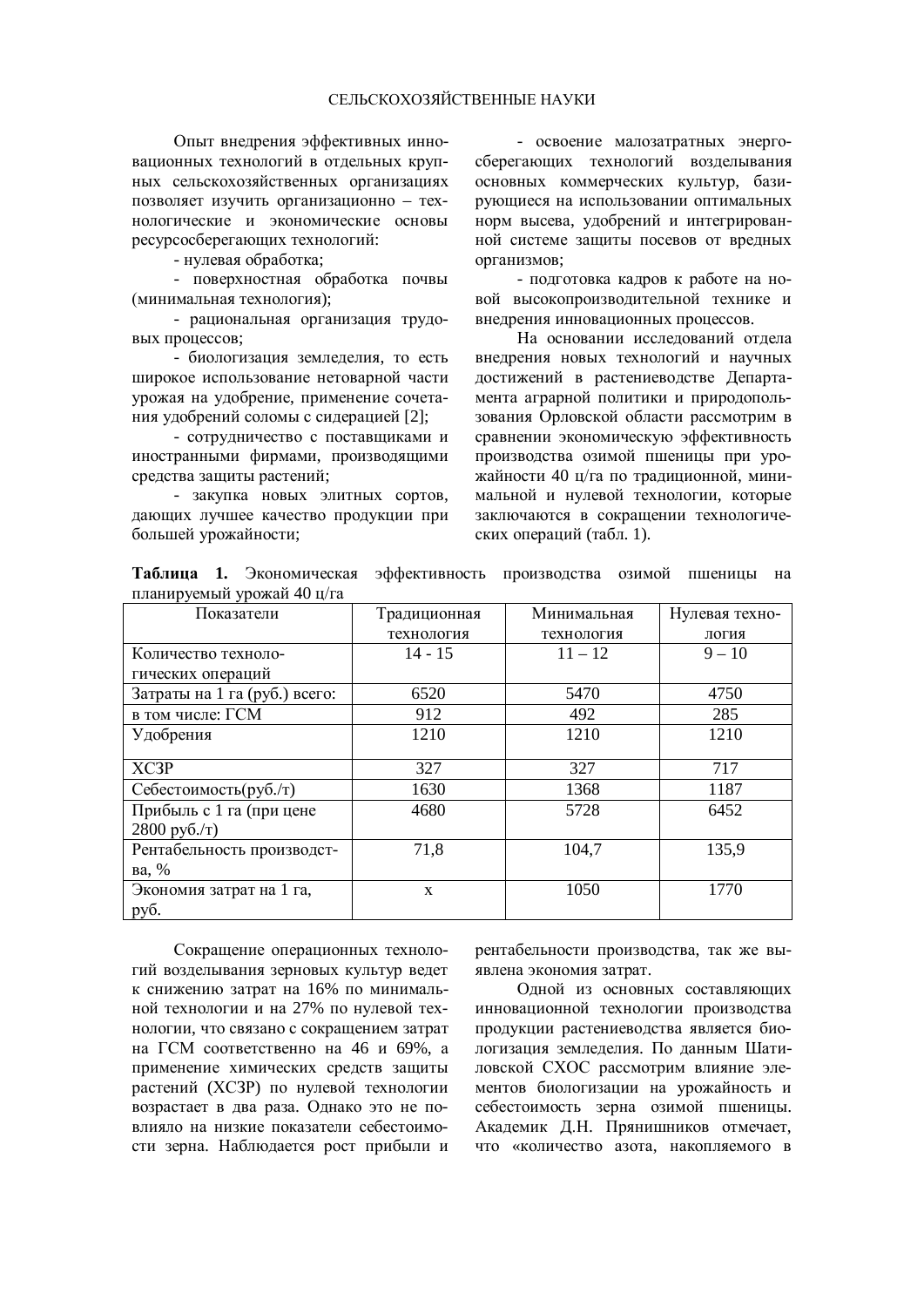### СЕЛЬСКОХОЗЯЙСТВЕННЫЕ НАУКИ

почве в результате культуры клевера (на 1га), приравнивается к тому количества азота, которое содержится в 40 т навоза. что составляет около 2 ц азота на гектар. Значит 200 тыс. га клевера могут при правильной культуре связать из атмосферы 40 тыс. тонн азота за год, то есть столько же, сколько крупный азотный комбинат». 40 тыс. тонн азота за год эквивалентно в современном ленежном выражении 600 млн. py<sub>0</sub>. [2].

Таблица 2. Влияние элементов биологизации на урожайность и себестоимость зерна озимой пшеницы

| Предшествующая | Урожайность зерна, ц/га | Себестоимость зерна, руб./ц |
|----------------|-------------------------|-----------------------------|
| культура       |                         |                             |
| Клевер луговой | 42,4                    | 131                         |
| Пар чистый     | 43,7                    | 154                         |
| $\Gamma$ opox  | 39,8                    | 147                         |
| Рапс           | 35,2                    | 153                         |
| Ячмень         | 24,3                    | 209                         |

Применение ресурсосберегающих технологий производства продукции растениеводства – главный фактор высокой эффективности и рентабельности в ЗАО "АПК Юность", практически это проявляется в технологическом совершенствовании отдельных, основных технологических операций в направлении высокой производительности труда и минимизации производственных затрат.

Всю хозяйственную деятельность организации можно представить в виде определенной системы: вводимые факторы производства; производственный процесс, основанный на определенной технологии производства продукции; ее реализация и выявление конечных результатов. В ЗАО "АПК Юность" реализуются инновационные подходы к формированию средств производства, так как только научно – технический прогресс способствует экономическому развитию. Ввод новых фондов в ЗАО "АПК Юность" постоянно увеличивается, в настоящее время он превышает выбытие в 4 раза, а прирост основных фондов составляет около 40%, в то время как в целом по Орловской области прирост намного меньше, то есть в ЗАО «АПК Юность» наблюдается процесс восстановления и накопления производственного потенциала.

Внедрение инновационных технологий сопровождается резким изменением фондооснащенности и фондовооруженности, например, в результате превышения объемов поступивших основных производственных фондов над выбывшими в течение последних лет среднегодовая стоимость основных производственных фондов в расчете на 100 га сельскохозугодий увеличилась в 2,4 раза, что почти в 2 раза выше среднеобластного показателя. Среднегодовая стоимость основных производственных фондов в расчете на одного среднегодового работника возросла в 2,6 раза, что также в 2 раза выше среднеобла-CTHOFO VDOBHA.

Повышение фондооснащенности дает возможность производить большее количество продукции с меньшими трудовыми ресурсами. Эффект от увеличения объемов и совершенствования основных факторов выявляется в улучшении условий труда работников сельского хозяйства, обеспечении большей устойчивости производства, улучшении качества продукнии.

Отметим факторы, которые определяют высокие показатели эффективного использования материально-технических ресурсов: изменения в структуре основных фондов, наблюдается рост стоимости машин и оборудования; высокие темпы роста объема товарной продукции, что превышает темпы роста основных производственных фондов; рост активной части в обшей стоимости основного капитала: техническое состояние и степень обновления основных фондов; фондовооруженность и производительность труда; отсутствие на-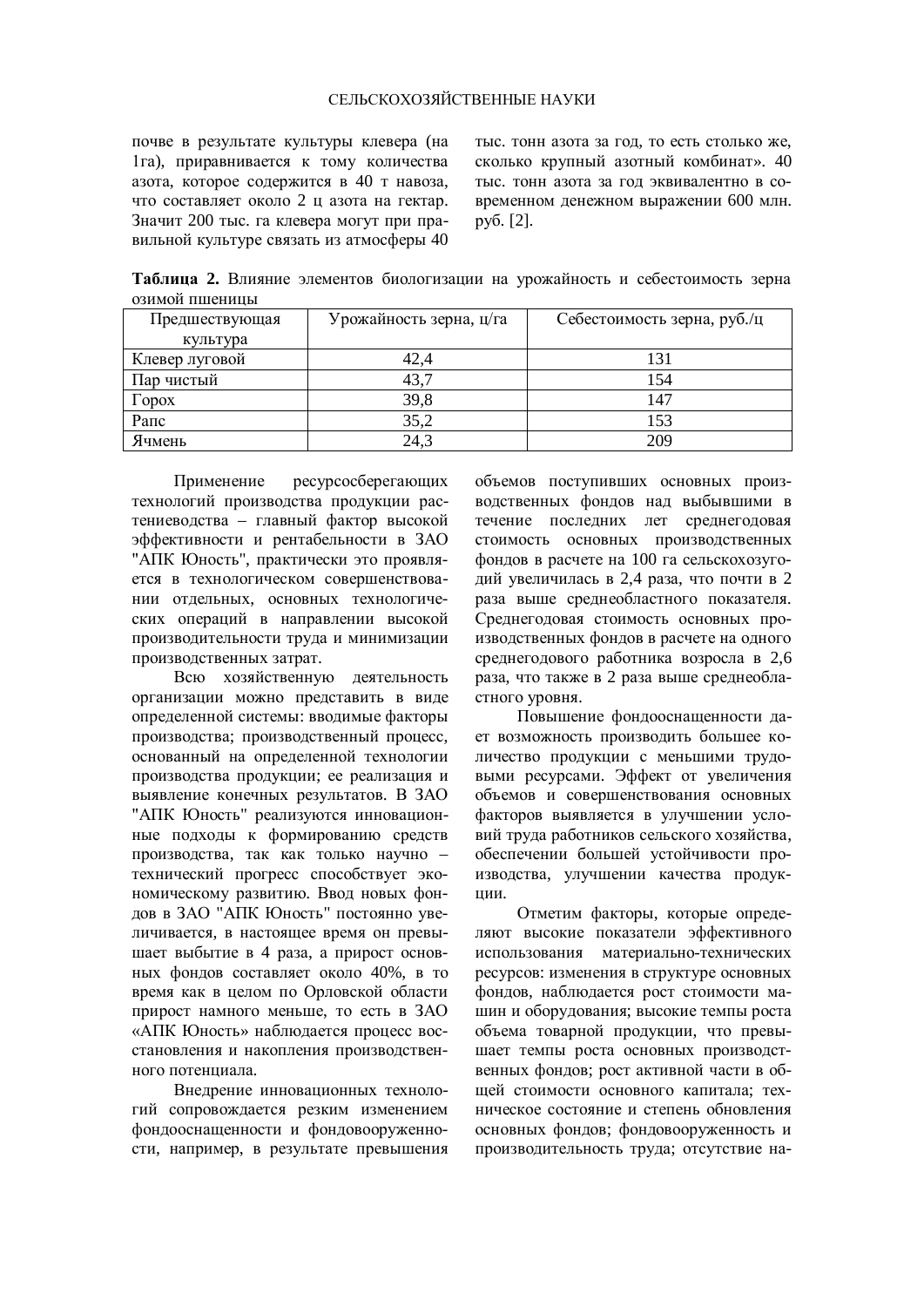рушений технологической и трудовой дисциплины, высокий уровень организации произволства и квалификации калров.

Сельскохозяйственные организации с более высокой обеспеченностью производственными ресурсами наиболее интенсивно используют землю, что ведет к снижению затрат в расчете на 1 га земельных угодий. Основанной путь повышения эффективности производства и доходности это повышение уровня интенсификации производства, материальное стимулирование работников и на основе этого рост окупаемости затрат.

За последние годы, если взять за основу только один из показателей эффективности использования земельных ресурсов - стоимость валовой продукции в расчете на один гектар сельскохозяйственных үгодий - эффективность использования земли повышается. Положительным является также и то, что объем производства продукции растет более быстрыми темпами, чем материальные затраты, это повышает рентабельность производства.

Основная составляющая издержек производства - материально-денежные затраты - растут менее быстро, чем затраты на оплату труда. В целом по области ситуация складывается иначе: материальные затраты растут быстрее, чем затраты на оплату труда.

| <b>I AVAINTA J.</b> CIPYNIYPA SAIPAI NA OCHOBHOC HPORSBOACIBO B PACICHRCBOACIBC |       |             |              |                  |       |              |               |              |
|---------------------------------------------------------------------------------|-------|-------------|--------------|------------------|-------|--------------|---------------|--------------|
|                                                                                 |       | ЗАО «Луган- |              | <b>3AO</b> «AIIK |       | ЗАО «Славян- |               | В среднем по |
|                                                                                 |       | ское»       |              | Юность»          |       | ское»        | Орловской об- |              |
| Показатели                                                                      |       |             |              |                  |       |              |               | ласти (млн.  |
|                                                                                 |       |             |              |                  |       |              | py6.)         |              |
|                                                                                 | 2004r | 2005r       | $2004\Gamma$ | 2005r            | 2004r | 2005r        | 2004r         | 2005r        |
| Материальные<br>затраты, тыс.<br>pyб.                                           | 13381 | 15976       | 10866<br>6   | 10594<br>3       | 14416 | 17568        | 2654,4        | 2947,4       |
| в том числе: на 1<br>га посевных<br>площадей, руб.                              | 1312  | 1902        | 5469         | 5134             | 5461  | 6889         | 3247          | 3896         |
| Затраты на оп-<br>лату труда,<br>тыс. руб.                                      | 1578  | 4333        | 10272        | 11211            | 1546  | 2216         | 487,0         | 563,4        |
| в том числе: на 1<br>га посевных<br>площадей, руб.                              | 155   | 516         | 517          | 543              | 586   | 869          | 596           | 729          |

| Таблица 3. Структура затрат на основное производство в растениеводстве |
|------------------------------------------------------------------------|
|------------------------------------------------------------------------|

Прибыль в расчете на 100 га сельскохозяйственный угодий превышает среднеобластные показатели более чем в 30 pas. Затраты на оплату труда в ЗАО «Луганское» возрастают более, чем в 3 раза, тогда как материально – денежные затраты возрастают только на 50 %. В ЗАО «АПК Юность» затраты на оплату труда увеличиваются не значительно – 5 %, однако материальные затраты снижаются на 7 %. В ЗАО «Славянское» затраты на оплату труда возрастают на 48 %, на материально – денежные затраты возросли всего на 26 %. В среднем по области затраты соответственно возрастают на 22 % и 20 %, что говорит о пропорциональности рос-Ta.

Большой опыт по использованию биологических факторов земледелия накоплен в ЗАО «Луганское» Должанского района которое ведет растениеводство при минимальном применении средств химизации. Растениеводство является базовой системообразующей отраслью, принесшей в кассу хозяйства в 2004 году 30,5 млн. руб. прибыли и имевшей рентабельность 260% (в животноводстве эти показатели составили соответственно 6,6 млн. руб. и 82%).

Ориентация на максимальное использование факторов биологизации для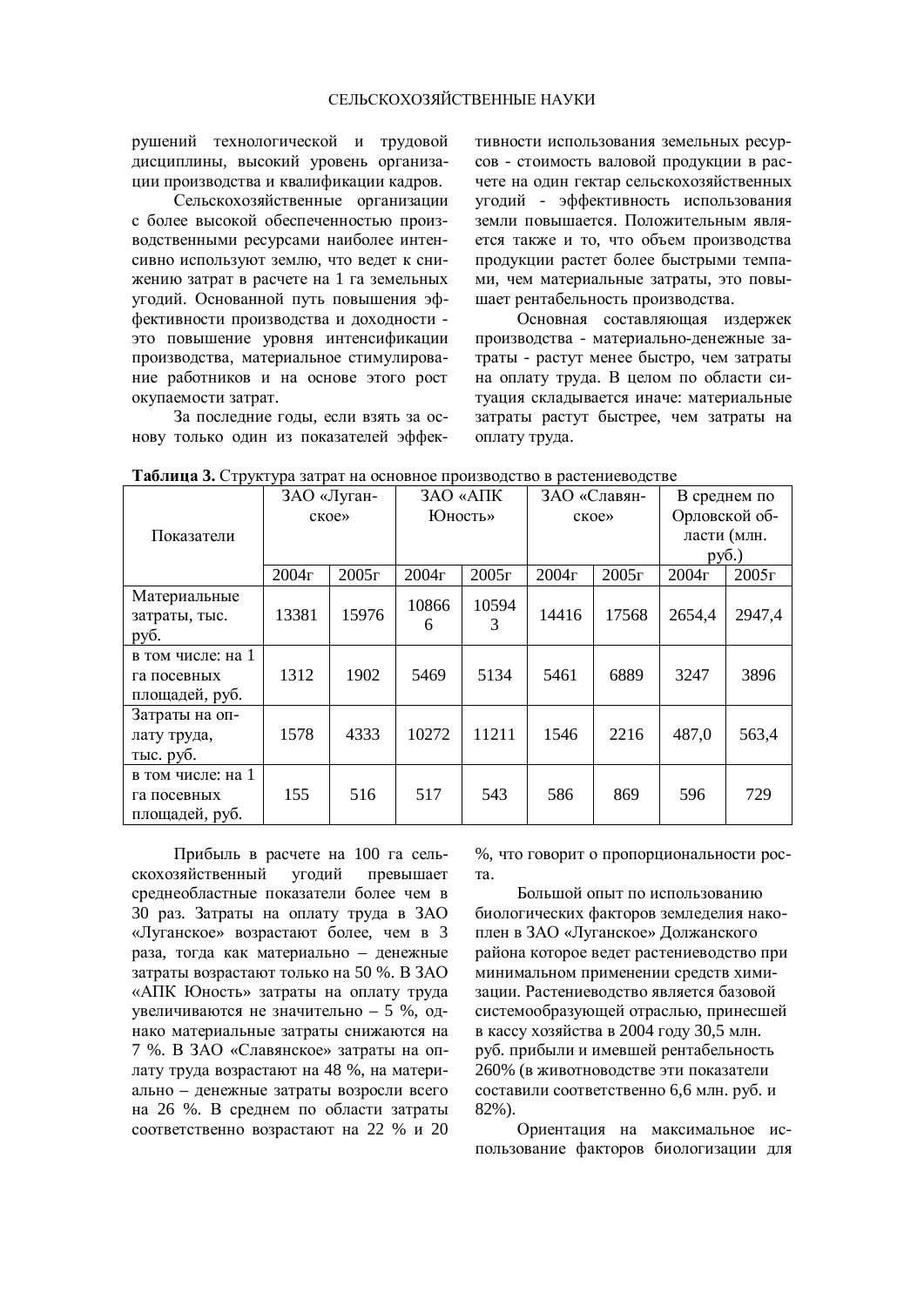формирования урожая ведет к тому, что 80% многолетних трав составляют бобовые: клевер, люцерна, козлятник, отличающиеся высоким уровнем симбиотической азотфиксации. Планируется переход от чистых паров к сидеральным, ежегодно на поля вносится до 24 тыс. тонн подстилочного навоза. Запахивание части соломы обеспечивает поддержание бездефицитного баланса гумуса в почвах. Так же кроме классических отвальных способов основной обработки почвы широко применяются поверхностные.

На сегодняшний день биологические методы успешно применяют и многие другие организации области. В качестве, которых можно привести создание культурного пастбища с адаптированным составом травостоя в учхозе «Лавровский». Оно позволило снизить себестоимость продукции животноводства оказать положительное влияние на полеволство в нелом. Особую роль в повышении биологизации земледелия играет полевое травосеяние.

Одним из путей снижения энерго- и ресурсозатрат является минимальная обработки почвы. Опыт показывает, что это не приводит к снижению культуры земледелия, особое значение здесь имеют новые комбинированные агрегаты. Применение плоскорезной обработки почвы затраты топлива могут снижаться в 5-6 раз, повышается производительность и - что очень важно - выигрывается время.

Одним из важных и доступных резервов повышения урожайности сельскохозяйственных культур и поддержания плодородия почвы являются зеленые удобрения. Ежегодная запашка 300 га клевера второго года пользования после первого укоса под озимую пшеницу, как показал опыт учхоза «Лавровский», обеспечивает экономию на минеральных удобрениях до 250 тыс. руб.

Использование бактериальных удобрений является одним из путей повышения продуктивности растений и улучшения плодородия почв в условиях биологизации землелелия. О высокой экономической эффективности этого приема убедительно свидетельствует опыт ОППХ ВНИИЗБК, где применение препарата клубеньковых бактерий позволяет повысить урожай гороха до  $6 - 10$  ц/га при практически мизерных дополнительных затратах.

Опыт таких организаций как ЗАО «Славянское» Верховского района и ТНВ «Речица» Ливенского района, а также ОППХ ВНИИЗБК, показал что многолетние травы, особенно бобовые и бобово – злаковые травосмеси, обладая уникальным почвоулучшающим действием, создают условия для ресурсо- и энергосбережения. Затраты совокупной энергии на возделывание озимой пшеницы в звене с клевером луговым оказались в два раза ниже, чем при использовании в качестве предшественника вико-овсяные смеси.

Следовательно, перевод земледелия на принципы биологизации может быть одним их направлений вывода аграрного сектора экономики из кризиса. Отдельные организации, обладающие примерно равными объемами трудовых ресурсов, капитала, земли, нередко добиваются совершенно разных экономических результатов, то есть, чтобы ресурсы производства использовались и комбинировались наилучшим образом, необходим фактор особого рода – предпринимательские способности.

Высокая предпринимательская активность руководителей и специалистов, их способность принимать и осуществлять неординарные управленческие решения является решающим фактором успеха наиболее эффективных сельскохозяйственных организаций и их способность внедрения инновационных технологий.

#### СПИСОК ЛИТЕРАТУРЫ:

1. Использование интенсивных технологий в рыночной экономике: опыт ЗАО «АПК Юность» Должанского района Орловской области, под ред. Е.С. Строева. – Орел: Издательство ОрелГАУ, 2004.– 46c.

2. Теория и практика биологизации земледелия (на примере Орловской области). Рекоменлации. под ред. Е.С. Строева. – Орел: Издательство Орел $\Gamma$ АУ, 2005.-44с.